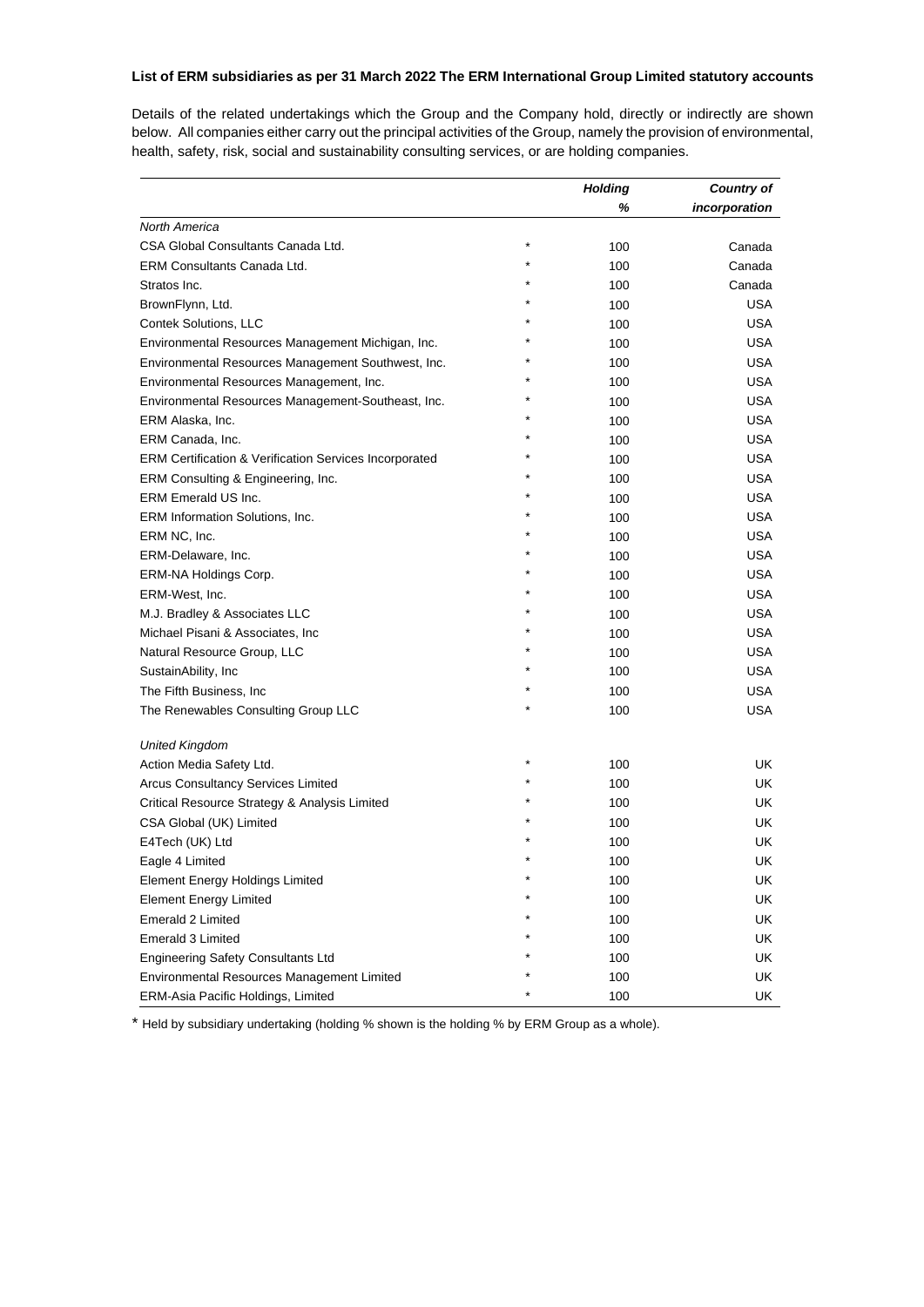## **Investment in subsidiaries** (continued)

|                                                               |         | <b>Holding</b> | <b>Country of</b> |  |
|---------------------------------------------------------------|---------|----------------|-------------------|--|
|                                                               |         | %              | incorporation     |  |
| United Kingdom (continued)                                    |         |                |                   |  |
| <b>ERM Certification and Verification Services Limited</b>    | $\star$ | 100            | UK                |  |
| <b>ERM Dolphyn Holdco Limited</b>                             | $\star$ | 100            | UK                |  |
| ERM Dolphyn SPV 2 Limited                                     |         | 100            | UK                |  |
| ERM Dolphyn SPV1 Limited                                      |         | 100            | UK                |  |
| <b>ERM Emilion Limited</b>                                    |         | 100            | UK                |  |
| <b>ERM Eurasia Limited</b>                                    |         | 100            | UK                |  |
| ERM-Europe, Ltd                                               |         | 100            | UK                |  |
| <b>ERM International Services Limited</b>                     |         | 100            | UK                |  |
| <b>ERM Limited</b>                                            |         | 100            | UK                |  |
| ERM (Overseas Holdings) Limited                               |         | 100            | UK                |  |
| <b>ERM Regulatory Services Limited</b>                        |         | 100            | UK                |  |
| <b>ERM Worldwide Group Limited</b>                            |         | 100            | UK                |  |
| First Option Group Limited                                    |         | 100            | UK                |  |
| First Option Safety Group Limited                             |         | 100            | UK                |  |
| Nature Bidco Limited                                          |         | 100            | UK                |  |
| Nature Midco Limited                                          |         | 100<br>1       | UK                |  |
| Operational Excellence (Opex) Group Ltd                       |         | 100            | UK                |  |
| SustainAbility Limited                                        |         | 100            | UK                |  |
| The Fifth Business (Scotland) Limited                         |         | 100            | UK                |  |
| The Renewables Consulting Group Limited                       |         | 100            | UK                |  |
|                                                               |         |                |                   |  |
| <b>EMEA</b>                                                   |         |                |                   |  |
| Environmental Resources Management-ERM N.V.                   |         | 100            | Belgium           |  |
| ERM Remediation & Construction Management Belgium NV          |         | 100            | Belgium           |  |
| ReachCentrum SA                                               |         | 100            | Belgium           |  |
| Sustainalize B.V.                                             |         | 100            | Belgium           |  |
| <b>ERM France SAS</b>                                         |         | 100            | France            |  |
| <b>Emerald Germany GmbH</b>                                   |         | 100            | Germany           |  |
| <b>ERM GmbH</b>                                               |         | 100            | Germany           |  |
| Sustainalize GmbH                                             |         | 100            | Germany           |  |
| <b>ERM Consultants (Ghana) Limited</b>                        |         | 100            | Ghana             |  |
| <b>ERM-ESL JV Ghana Limited</b>                               |         | 90             | Ghana             |  |
| Salama Environmental Resources Management, LLC                |         | 100            | Iraq              |  |
| <b>ERM Environmental Resources Management Ireland Limited</b> |         | 100            | Ireland           |  |
| ERM Italia S.p.A.                                             |         | 100            | Italy             |  |
| ERM Eurasia Limited Liability Partnership                     |         | 100            | Kazakhstan        |  |
| <b>ERM Consulting East Africa Limited</b>                     |         | 100            | Kenya             |  |
| Environmental Resources Management Nederland B.V.             |         | 100            | Netherlands       |  |
| ERM Holdings B.V.                                             |         | 100            | Netherlands       |  |
| Sustainalize B.V                                              |         | 100            | Netherlands       |  |
| Sustainalize Holding B.V.                                     |         | 100            | Netherlands       |  |
| The Fifth Business B.V.                                       |         | 100            | Netherlands       |  |
| RePlan ERM Consulting Nigeria Limited                         |         | 100            | Nigeria           |  |
| ERM AS                                                        |         | 100            | Norway            |  |

\* Held by subsidiary undertaking (holding % shown is the holding % by ERM Group as a whole).

(1) The ERM International Group Limited directly owns Nature Midco Limited.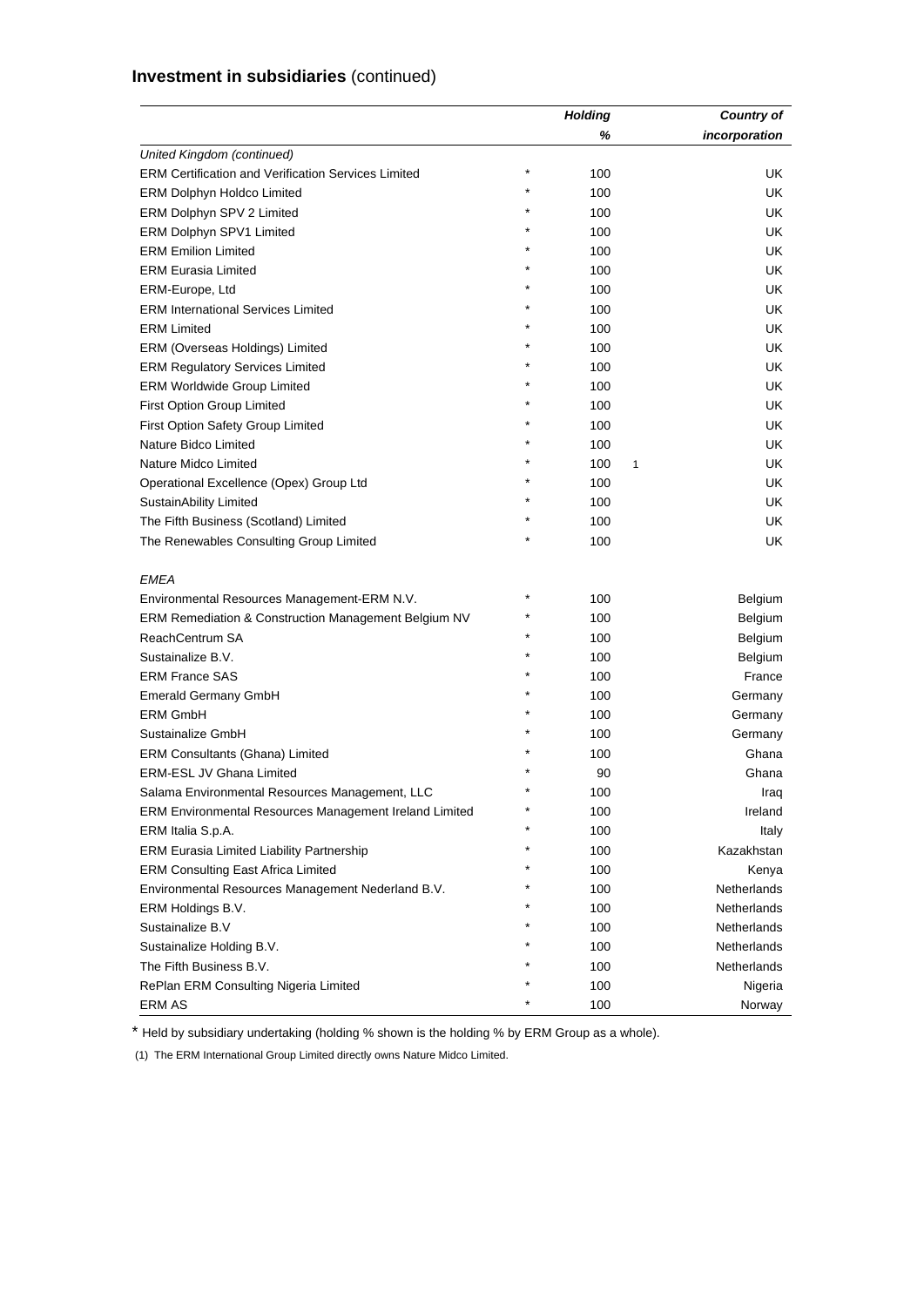## **Investment in subsidiaries** (continued)

|                                                               |         | <b>Holding</b> |   | <b>Country of</b> |
|---------------------------------------------------------------|---------|----------------|---|-------------------|
|                                                               |         | ℅              |   | incorporation     |
| EMEA (continued)                                              |         |                |   |                   |
| <b>ERM Norway AS</b>                                          |         | 100            |   | Norway            |
| The Renewables Consulting Group (Nordic) AS                   |         | 51             |   | Norway            |
| ERM Polska Sp.z.o.o.                                          |         | 100            |   | Poland            |
| ERM Portugal - Consultores em Engenharia do Ambiente, LDA     |         | 100            |   | Portugal          |
| ERM Environmental Resources Management S.R.L                  |         | 100            |   | Romania           |
| ERM (Senegal) SARL                                            |         | 100            |   | Senegal           |
| Arcus Consultancy Services (South Africa) Proprietary Limited |         | 100            |   | South Africa      |
| CSA Global South Africa (Pty) Ltd                             |         | 100            |   | South Africa      |
| Environmental Resources Management Southern Africa            |         | 100            | 2 | South Africa      |
| <b>Proprietary Limited</b>                                    |         |                |   |                   |
| Environmental Resources Management Iberia, SAU                |         | 100            |   | Spain             |
| The Renewables Consulting Group SL                            |         | 100            |   | Spain             |
| E4tech S.àr.I.                                                |         | 100            |   | Switzerland       |
| <b>ERM Swiss GmbH</b>                                         |         | 100            |   | Switzerland       |
| <b>ERM Consulting Tanzania Limited</b>                        |         | 100            |   | Tanzania          |
| Asia Pacific                                                  |         |                |   |                   |
| CSA Global Pty Ltd                                            |         | 100            |   | Australia         |
| Element Energy Australia Pty Ltd                              | $\star$ | 100            |   | Australia         |
| <b>Emerald Newco Pty Limited</b>                              |         | 100            |   | Australia         |
| Environmental Resources Management Australia Pty Limited      |         | 100            |   | Australia         |
| ERM Australia Pacific Pty Ltd                                 |         | 100            |   | Australia         |
| ERM Emilion Australia Pty Ltd                                 |         | 100            |   | Australia         |
| <b>ERM Services Australia Pty Ltd</b>                         |         | 100            |   | Australia         |
| ERM Stakeholder Engagement Pty Ltd                            |         | 100            |   | Australia         |
| ERM (Shanghai) Limited                                        |         | 100            |   | China             |
| ERM CVS (Shanghai) Limited                                    |         | 100            |   | China             |
| ERM China (Holdings) Limited                                  |         | 100            |   | Hong Kong         |
| <b>ERM-China Limited</b>                                      |         | 100            |   | Hong Kong         |
| ERM-Hong Kong, Limited                                        |         | 100            |   | Hong Kong         |
| <b>ERM India Private Limited</b>                              |         | 100            |   | India             |
| PT CSA Global (Indonesia) Ltd                                 |         | 100            |   | Indonesia         |
| PT. ERM Indonesia                                             |         | 100            |   | Indonesia         |
| ERM Japan Ltd.                                                |         | 100            |   | Japan             |
| The Renewables Consulting Group KK                            |         | 100            |   | Japan             |
| <b>ERM Korea Limited</b>                                      |         | 100            |   | Korea             |
| ReachCentrum Asia Limited                                     |         | 100            |   | Korea             |
| Environmental Resources Management (M) Sdn. Bhd.              |         | 100            | 2 | Malaysia          |
| ERM Asia Pacific (M) Sdn. Bhd.                                |         | 100            |   | Malaysia          |
| ERM Technical Services (M) Sdn. Bhd.                          |         | 100            |   | Malaysia          |
| <b>ERM Myanmar Company Limited</b>                            |         | 100            |   | Myanmar           |
| <b>ERM New Zealand Limited</b>                                |         | 100            |   | New Zealand       |
| CSA Global (Singapore) Pte. Ltd.                              |         | 100            |   | Singapore         |
| Environmental Resources Management (S) Pte Ltd                |         | 100            |   | Singapore         |
| ERM Taiwan Co., Ltd                                           |         | 100            |   | Taiwan            |
| The Renewables Consulting Group (Taiwan) Limited              |         | 100            |   | Taiwan            |

\* Held by subsidiary undertaking (holding % shown is the holding % by ERM Group as a whole).

(2) The subsidiary is consolidated as the Group has the right to exercise dominant influence over the subsidiary Board.